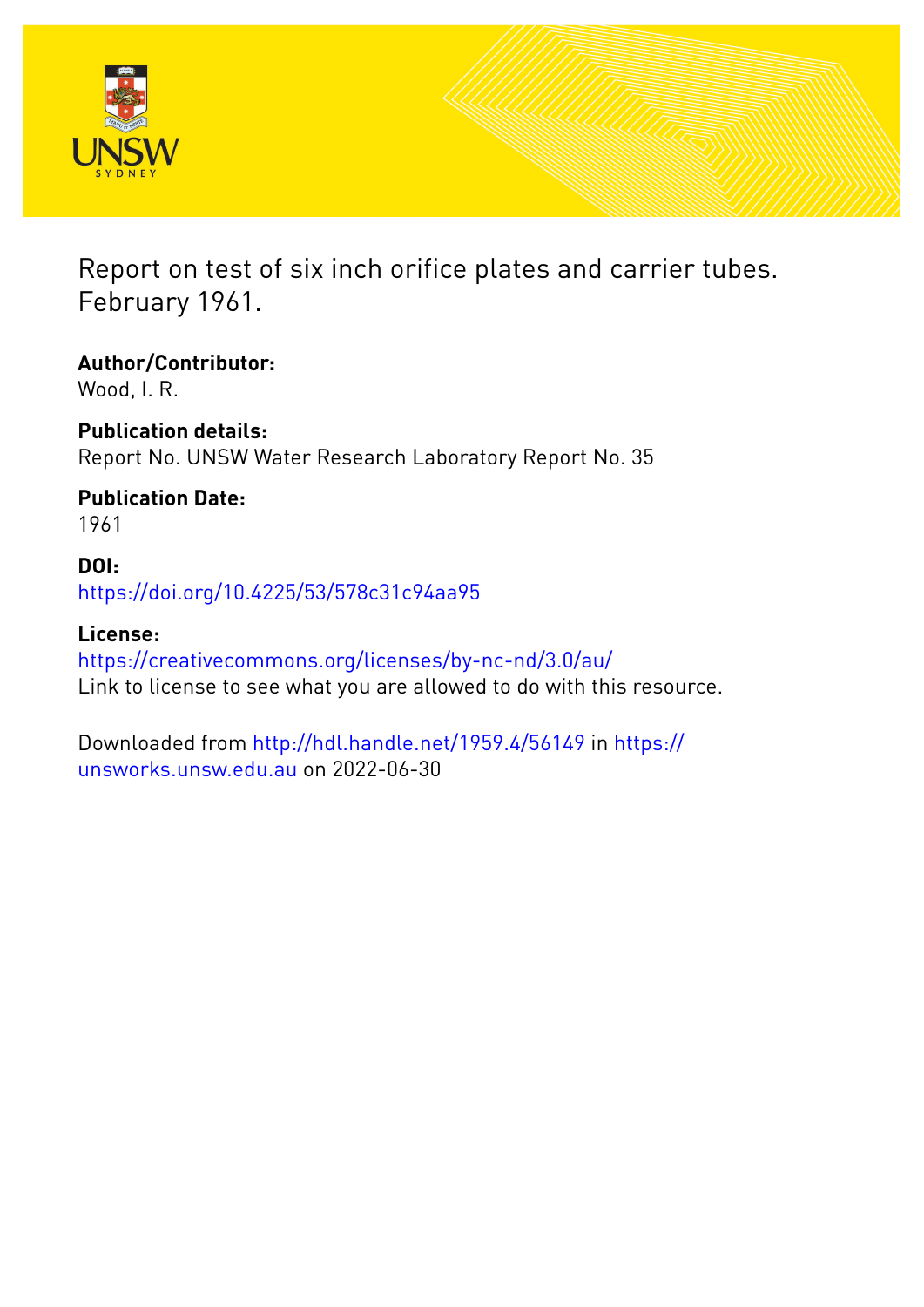The quality of this digital copy is an accurate reproduction of the original print copy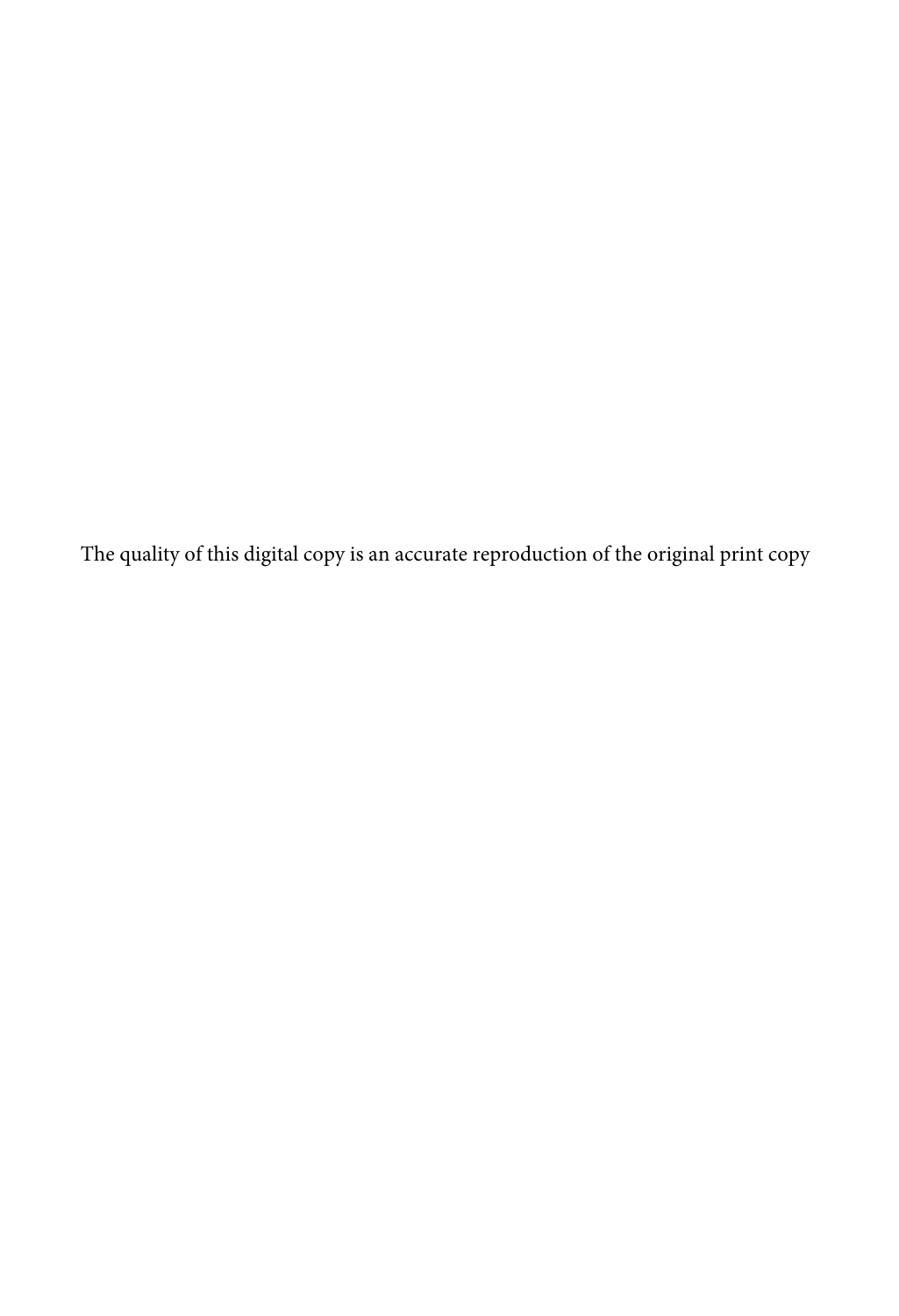$1628.05$  $5A$ <br>and set.

# The University of New South Wales

WATER RESEARCH LABORATORY

# REPORT ON TEST OF SIX INCH ORIFICE PLATES AND CARRIER TUBES.

by

I.R. Wood



Report No. 35 February 1961.

https://doi.org/10.4225/53/578c31c94aa95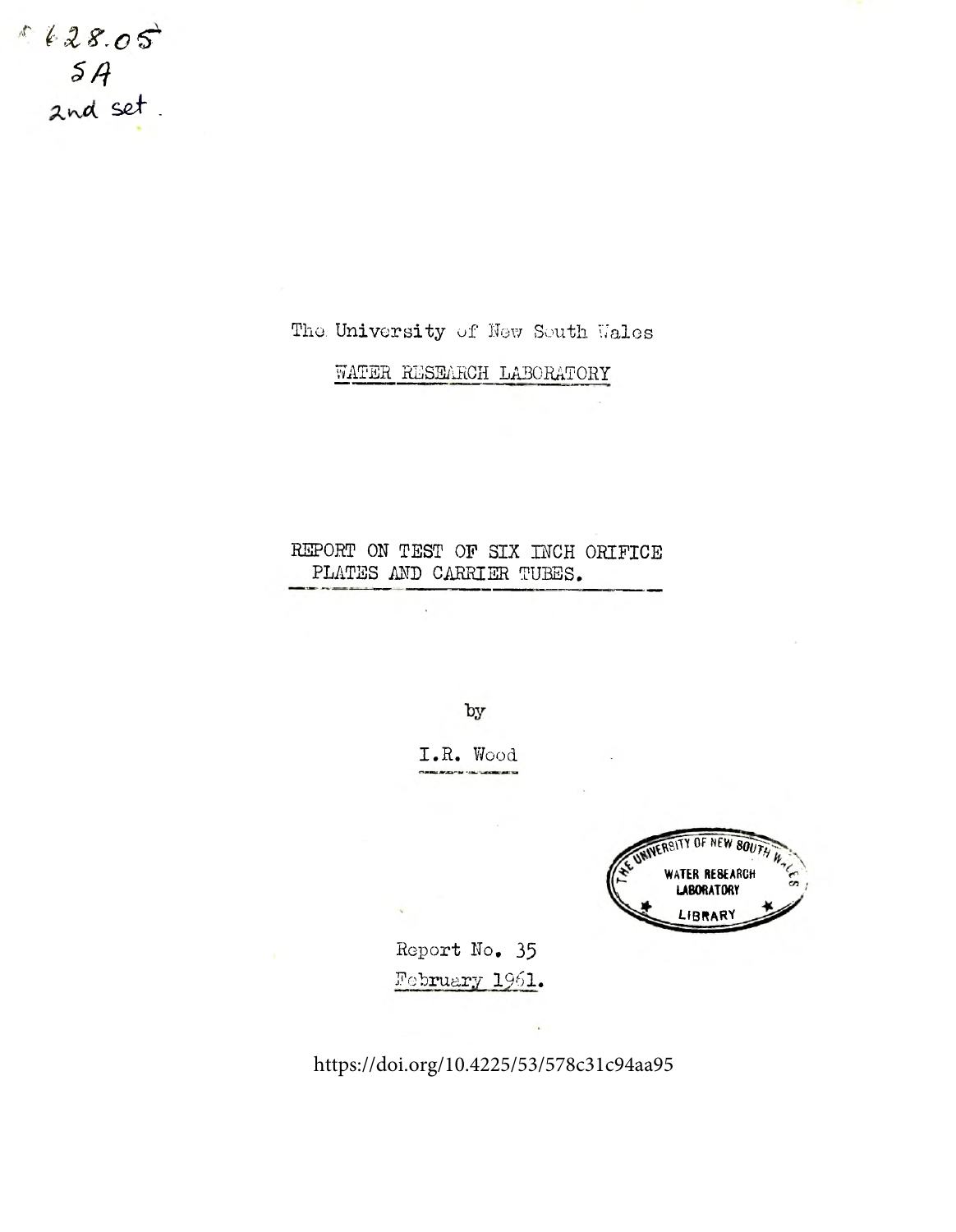

### The University of New South Wales

#### WATER RESEARCH LABORATORY

## Report on Tost of Six Inch Orifice Plates and Carrier Tubes.

#### Description of Test

The six inch orifice plates in their accompanying carrier pipes received on 20th December 1960. Tests were carried out on were received on 20th December 1960. Carrier Pipe No.1, Orifice Plate Serial Number A129.61189 on 5.1.61 and on Carrier Pipe No.2 Orifice Plate Serial No. A129. 61188 on 6,1,61,

The test was carried out by connecting the carrier tube to a six inch diameter water supply pipeline with a six inch diameter "Saunders" valve downstream of the carrier tube.

The carrier pipe in each case comprised an approach length of 20 diameters upstream of the orifice plate and 5 diameters downstream of the orifice plate. Tappings were located at single points in the pipe wall at a distance D upstream and  $\frac{D}{D}$  downstream.

In addition to the straight length provided in the carrier pipe an additional straight length of 6-inch diameter pipe was provided 8 diameters in length upstream and 4 diameters downstream making a total straight length before the orifice plate of  $28$  diameters and  $9$  diameters downstream of the plate. A gate valve was used for 9 diameters downstream of the plate. isolating purposes only at the entrance to the  $u/s$  length. The rate of flow through the metering pipe was regulated by the "Saunders" type valve at the downstream end of the outlet straight.

The volume of the ballast tank was obtained by weighing in batches the amount of water in the tank. In every test the weight of water collected was 1175 $\frac{1}{2}$  lbs. in the ballast tank and approximately 800 lbs. in the weigh tank. The time for the accumulation of each batch was obtained within  $0.2$  of a second by a stopwatch. The periods of was obtained within  $0.2$  of a second by a stopwatch. collection ranged from  $300$  seconds to  $70$  seconds according to the rate of flow. The flow rates were adjusted by use of the "Saunders" valve and time was allowed for each flow rate to become constant as indicated by stoadiness of the manometer differentials. The outlet pressure at by steadiness of the manometer differentials. orifice plate was monitored by a pressure gauge. The outlet pressure at all times exceeded 23 feet.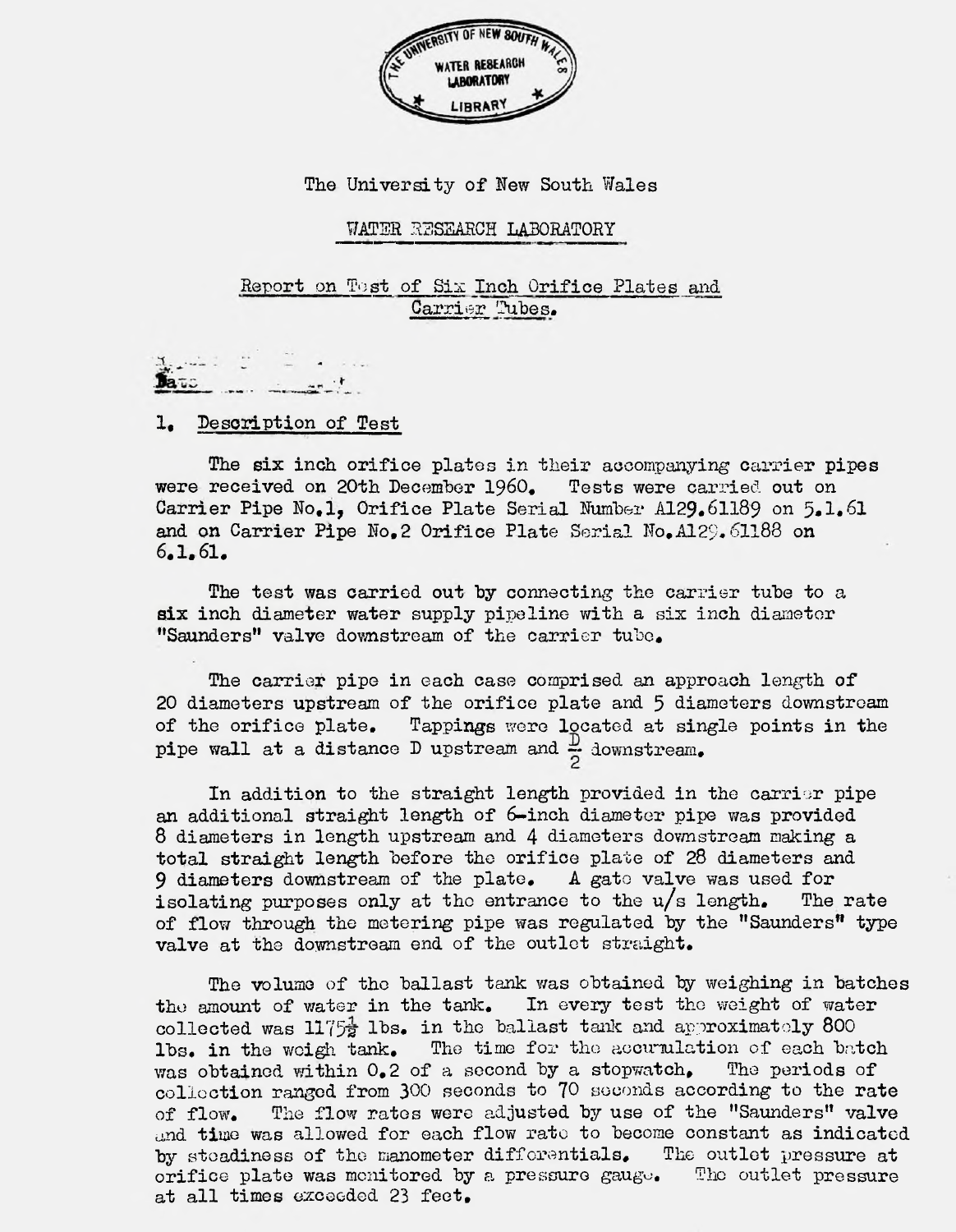The differential head at the orifice plate was measured using a simple air water manometer for heads in excess of 6 feet. Two "Cassella" micromanometers wore adopted to read differential heads of 30 inches and less. The upper air loop was through a variable The upper air loop was through a variable pressure air reservoir. The surface observations were made by observing sub-surface point gauges through eye pieces. The results are tabulated in Tables 1 and 2 of Fart 2 on page 3. The readings for head are corrected to a temperature of  $60^{\circ}$ F in column (3). The discharges were calculated from the batch weights and the ballast tank weight (a correction was made for the variation of the ballast tank weight with temperature, column  $4$ ). The results were then compared with predicted discharges supplied by Bailey Moters and Controls (Aust.) Pty.Itd. The predicted discharges were supplied The predicted discharges were supplied for differential heads of 120 inches,  $77$  inches, 30 inches and 5 inches. The differential heads observed in the tests were as  $\alpha$ The differential heads observed in the tests wore as close reasonable to obtain them. For comparison purposes the as it was reasonable to obtain them. computed discharges were adjusted to the measured orifice heads using the square root relationship between discharge and head. The adjusted flows are shown in Column 5.

The difference between the recorded and computed discharges is in Column 6. Each test was repeated and the average difference between the recorded and computed discharges is in Column  $7.$ 

**2.**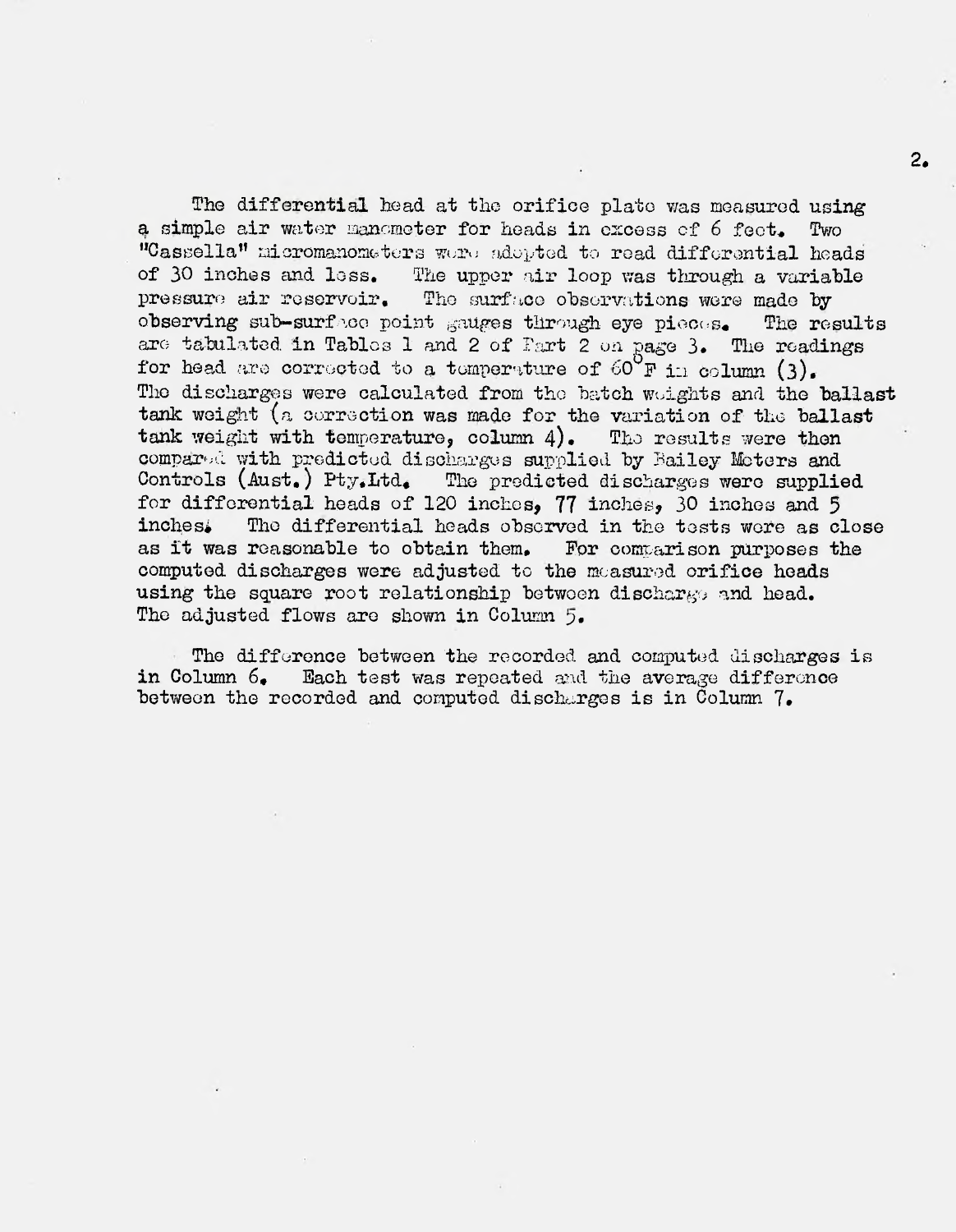#### $2.$ Table of Results

 $\sim$   $\sim$ 

 $\sim$ 

# TABLE I.

 $\label{eq:10} \begin{array}{lllllllllll} \alpha_{\rm{max}} & \alpha_{\rm{max}} & \alpha_{\rm{max}} & \alpha_{\rm{max}} & \alpha_{\rm{max}} \end{array}$ 

# Carrier Tube No.1 Orifice Plate No. A129-61189.

| 1.4<br>Measured<br>Head<br>inches | 2.5<br>$T$ orap-<br>erature<br>$O_{\overline{R}}$ | 3.<br>Head<br>Corrected<br>to $60^{\circ}$ F<br>inches | 4.<br>Discharge<br>$1b$ s/hr | 5.1<br>Discharge<br>computed<br>$1b$ s/hr | 6.<br>Diff-<br>erence<br>$\mathbf{per}$<br>cent | 7.<br>Average<br>difference<br>per<br>cent |
|-----------------------------------|---------------------------------------------------|--------------------------------------------------------|------------------------------|-------------------------------------------|-------------------------------------------------|--------------------------------------------|
| $41918$ "                         | 73.5                                              | 4.911                                                  | 17,979                       | 17,836                                    | $-0.75$                                         | $-0.53$                                    |
| 4.971"                            | 76.0                                              | 4.964                                                  | 17,989                       | 17,932                                    | $-0.32$                                         |                                            |
| 29.948                            | $76^\circ$                                        | 29,898                                                 | 44,004                       | 44,007                                    | $+0.01$                                         | $-0.31$                                    |
| 30.166                            | $76^\circ$                                        | 30.116                                                 | 44,441                       | 44,166                                    | $-0.62$                                         |                                            |
| 78.61"                            | $75^\circ$                                        | 78.48                                                  | 70,989                       | 71,301                                    | $+0.44$                                         | $+0.30$                                    |
| 78.64"                            | $75^\circ$                                        | 78.51                                                  | 71.199                       | 71,313                                    | $+0.16$                                         |                                            |
| 119.90                            | $75^\circ$                                        | 119.70                                                 | 87,658                       | 88,055                                    | $+0.45$                                         |                                            |
| 119.90                            | $75^\circ$                                        | 119.70                                                 | 87,931                       | 88,055                                    | $+0.13$                                         | 0.29                                       |

seeking the company of the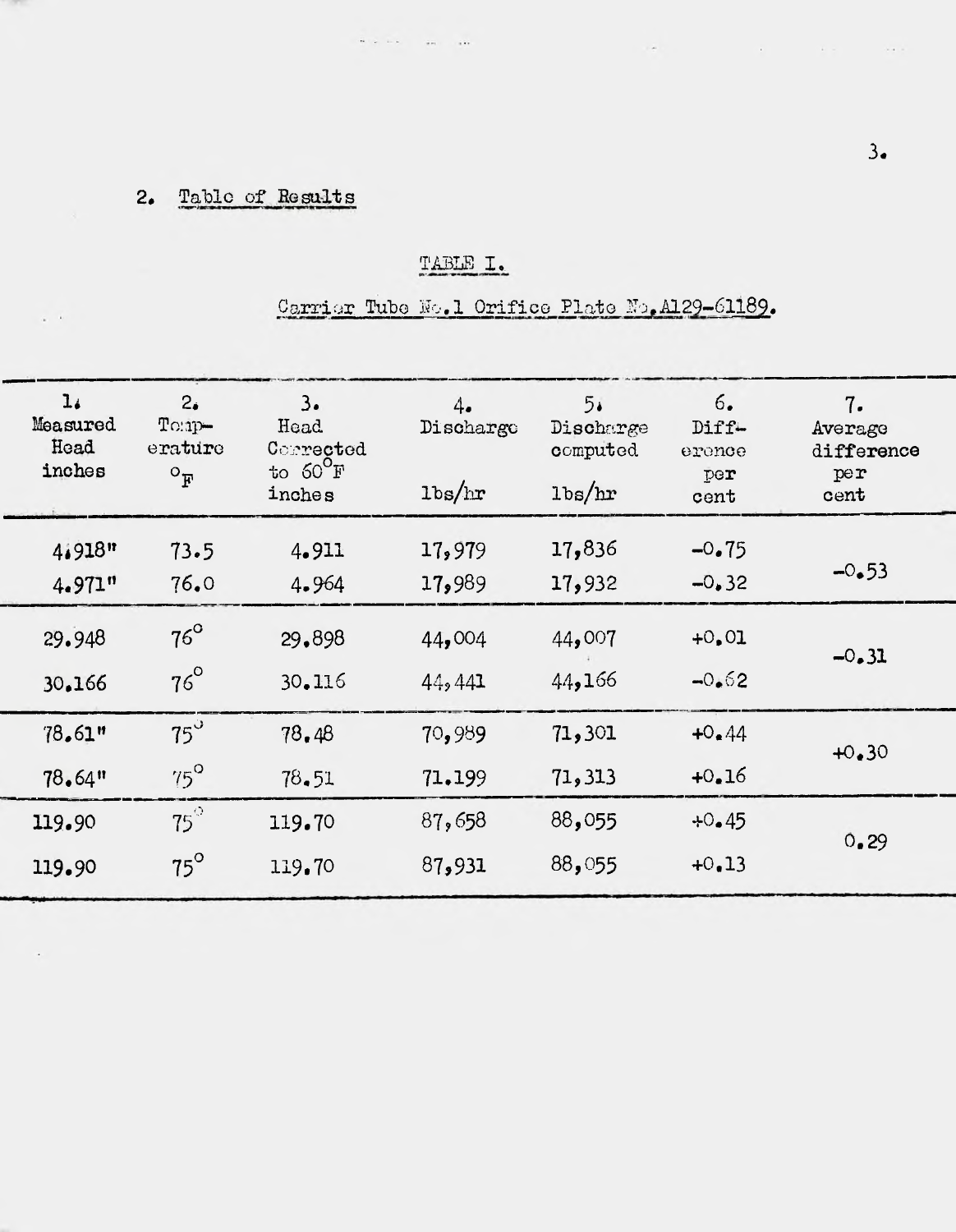# Table 2

한 명이다.<br>기계 : 100

# Carrier Tube No.2 Orifice Plate No. A129-61188

| $\ddagger$<br>Measured<br>Head<br>inches | 2 <sub>1</sub><br>Tompo<br>erature<br>$\circ_{\overline{B}}$ | 3 <sub>1</sub><br>Head<br>Corrected<br>$t$ 60 $F$<br>inches | 4.<br>D1s<br>gharge<br>1 <sub>bg</sub> /hr | 5.<br>Dis<br>charge<br>computed<br>1 <sub>bs</sub> /hr | 6,<br>$Diff+$<br>ercrice<br>per<br>gent <sub>s</sub> | $7\ast$<br>Averago<br>difforence<br>per<br>gent |
|------------------------------------------|--------------------------------------------------------------|-------------------------------------------------------------|--------------------------------------------|--------------------------------------------------------|------------------------------------------------------|-------------------------------------------------|
| 5,658                                    | <b>780</b>                                                   | 51647                                                       | 19,234                                     | 19,101                                                 | $+0.70$                                              | 40.37                                           |
| 5,562                                    | $79^\circ$                                                   | 5.551                                                       | 18,930                                     | 18,938                                                 | $*0.04$                                              |                                                 |
| 32,608                                   | <b>78°</b>                                                   | 32,546                                                      | 45,938                                     | 45,856                                                 | $-0.16$                                              | $*0,37$                                         |
| 32,646                                   | $78^\circ$                                                   | 321584                                                      | 46,145                                     | 45,883                                                 | 40.57                                                |                                                 |
| 79.32                                    | $76^{\circ}$                                                 | 79.19                                                       | 71,850                                     | 71,530                                                 | $-0.45$                                              | $-9,21$<br>allowing price                       |
| 78.70                                    | $76^\circ$                                                   | 78,56                                                       | 71,219                                     | 71,244                                                 | $+0,03$                                              |                                                 |
| 119.40                                   | $75^\circ$                                                   | 119,21                                                      | 87.288                                     | 87,762                                                 | $+0.54$                                              | $+0.45$                                         |
| 119,64                                   | $75^\circ$                                                   | 119.45                                                      | 87,527                                     | 87,850                                                 | $+0.37$                                              |                                                 |
|                                          |                                                              |                                                             |                                            |                                                        |                                                      |                                                 |

 $4.1$